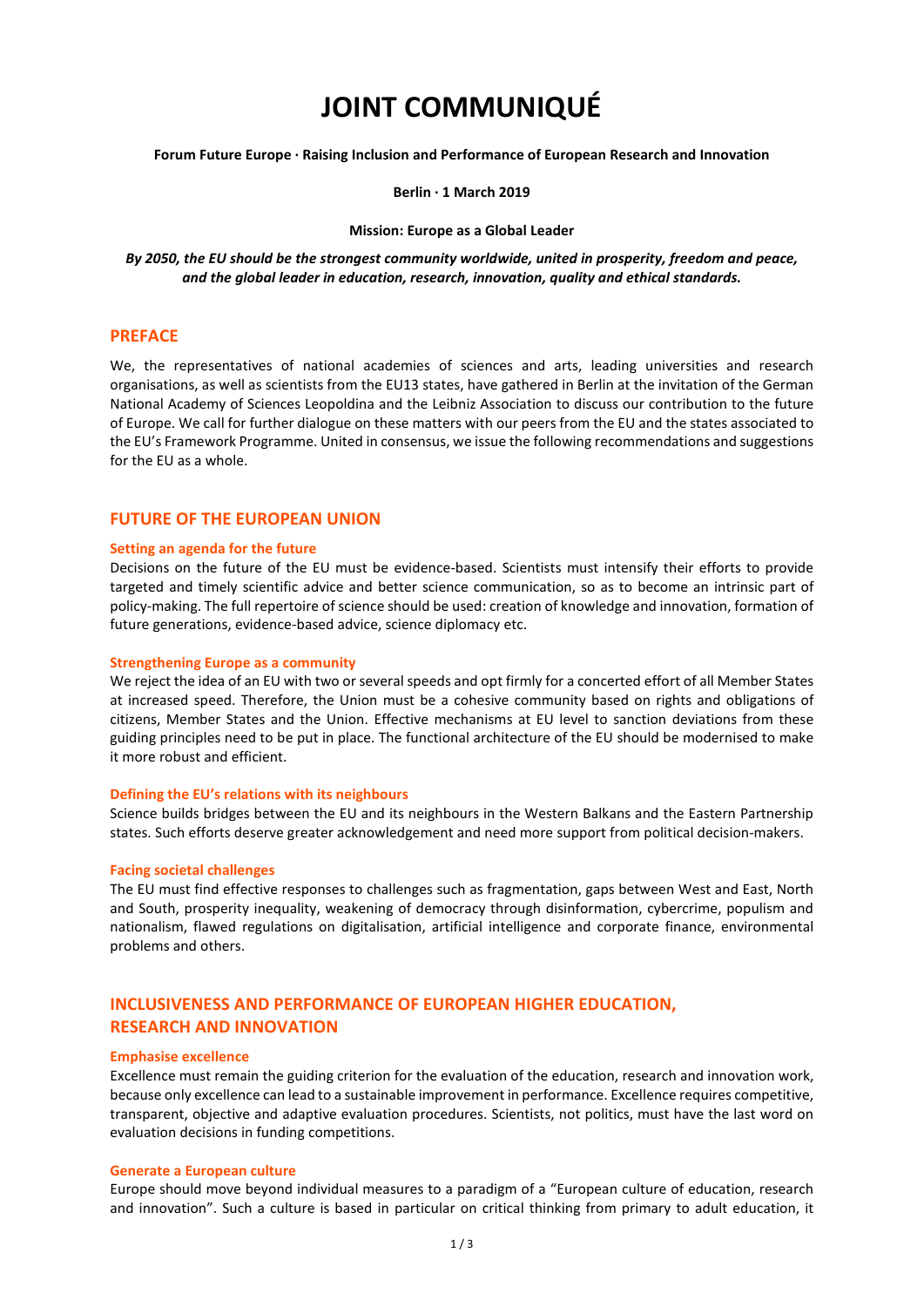respects science and evidence, encourages innovation and entrepreneurship, strikes a balance between basic and applied research, welcomes the brightest minds from all over the world, upholds diversity and academic freedom, emphasises cooperation and working in networks, and nurtures constant self-improvement.

#### **Increase investment in inclusiveness**

Europe's strength lies in its diverse and open research landscape in which curiosity-driven, applied, private and publicly funded forms of research interact in synergy and competition with each other. To remain competitive on a global scale, such a system hinges upon the performance of its constituent parts and upon their ability to cooperate with each other. Thus, collaborative projects provide a unique instrument of truly European added value. This effect comes to fruition especially in small to medium-sized consortia.

# **Close the research gap with efficient Widening measures in Horizon Europe**

Existing Widening instruments are a welcome contribution on closing the research gap between the European East and West, North and South, but they have had a limited impact. Therefore, new measures in addition to the existing / planned measures are needed. These should not compromise the criterion of excellence but help to achieve excellence faster. They include measures for brain gain, brain circulation and Europe-wide networking, and the support of national excellence initiatives. To ensure their effectiveness and allow for adjustments where necessary, Widening instruments should be subject to independent, periodical assessments.

# **Make brain gain and brain circulation in Europe the cornerstones of excellence**

The research divide in Europe must be closed effectively and rapidly, and the issues of brain drain towards the West and North must be tackled. One of the best solutions is a system of measures to enable both Europe-wide brain circulation and brain gain by funding excellence hives (personal, portable grants) in the Widening countries, with collaborative ties to peers in non-Widening countries. Established, successful funding programmes, such as the European Research Council and the Marie Skłodowska-Curie Actions require increased efforts. Member States should find legislative and administrative solutions to enable comparable remuneration of researchers involved in EU-funded projects.

### **Enhance networked research**

The capacity to network is key to increasing EU13 participation in European funding. Therefore, instruments that support such capacities should be enhanced at both European and national levels. Efforts in this direction from researcher teams, universities, research organisations and learned societies / academies play an important role. We also need bilateral initiatives from within Member States that help to close the research gap, e.g. formats for preparing successful joint funding applications and enhancing research and academic management capacities.

#### **Boost synergies between EU-research, structural and other funds**

To ensure global competitiveness, much stronger determination and less bureaucracy is needed to boost synergies of EU structural, research and other funds, especially in view of the large investments required. The funding of cost-intensive and risky measures should be shared between European and national levels. Binding national and European roadmaps of funding synergies in research and innovation should be adopted by the beginning of the next EU Multiannual Financial Framework.

#### **Value research infrastructures**

State of the art research infrastructures – small, large and distributed – and access to them represents a significant competitive advantage for Europe. They function as interdisciplinary researchers' hubs, attract talented researchers from all over Europe and the world, and contribute significantly to skills development. Collaboration between Member States and the EU in this field throughout Europe should be therefore expanded.

# **POSTFACE**

Reforms of national systems need to be undertaken on the responsibility of national governments, but should aim for common European standards. Policy-makers should involve the science stakeholders at all times in reforms on national and EU level. Reforms need to ensure a balance between the missions of the different stakeholders in the higher education, research and innovation system as well as between basic and applied research. Opportunities and advancements of European science need better visibility and an attractive narrative of Europe as "the global science hub". No achievements in European education, research and innovation can withstand, without academic autonomy, research freedom and freedom of ideas.